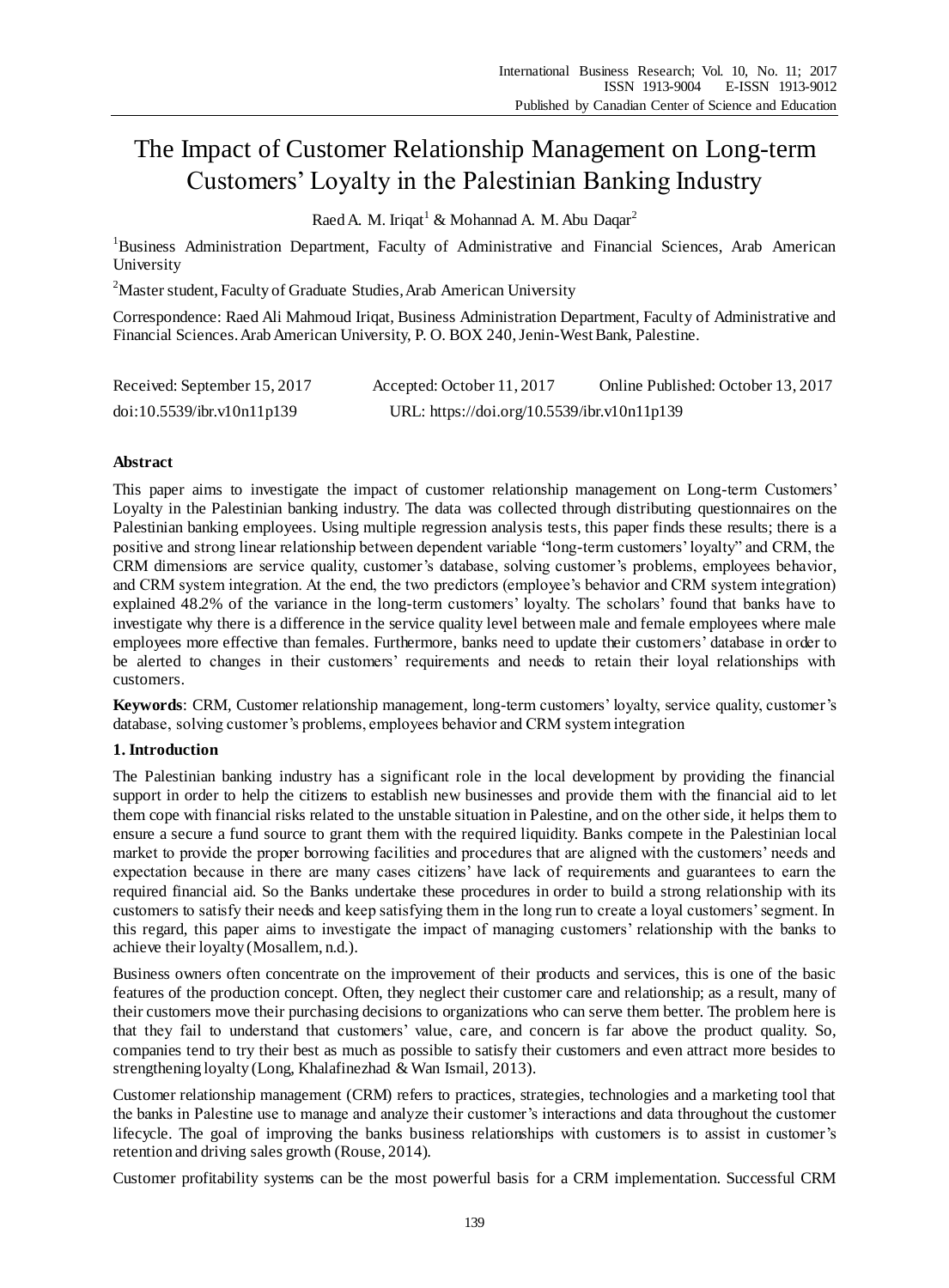programs increased customer loyalty. They have in plentiful instances even increased company revenues (Salawdeh, 2009). Banks in Palestine need to use effective CRM application, that enables them to easily gather critical sales and marketing information, not only pays for itself very quickly, it becomes a valuable resource for improving both the top revenue and the bottom profit lines.

Ranade (2012) shows that loyalty defined as a customer continuing to believe that the organization's product/service offer is his best option. It fulfills their value proposition whatever that may be. They take that offer whenever faced with that purchasing decision. Banks in Palestine competing in the local market to capture a better market share among this massive competition, the aim of these banks is to build a strong relationship with its customers for a better long-term loyalty with them.

The total number of the operated banks in Palestine is 15 banks, divided into local and foreign banks, foreign banks are the majority (8 foreign, 7 local). Around 7,000 employees working in these banks in Palestine (PMO, 2017). Banks in Palestine using CRM as a tool for managing the company's interactions with customers, users and all sales and financial issues. It uses technology to facilitate and manage the business processes and activities. Thus, CRM is an issue of strategic business and process rather than a technical one (Dowling, 2002).

The ultimate objective of this paper is to discover the impact of customer relationship management on long-term customers' loyalty in the Palestinian banking industry. And also, to highlight the most effective CRM dimensions that decision makers use to build and improve their CRM applications to help them in building a loyal relationship with customers. This study consisted of five parts, the introduction, the second part is the literature review which presents the theoretical and the empirical reviews for the previous studies about the study topic, methodology is the third part that contains data collection, validity, and reliability of questionnaire, conceptual model, the population and sample size, and the data analysis method used in this thesis. Whereas part four reflects the data analyses that are correspondent to the testing hypothesis and the results discussion, the last part is the scholars' conclusion.

## **2. Literature Review**

The literature review in this study investigates the impact of customer relationship management on long-term customers' loyalty in the Palestinian banking industry. Literature review separated into two parts, theoretical and empirical literature reviews.

#### *2.1 Theoretical Literature Review*

**Customer relationship management** is a relatively new concept which emerged in the 1980s; with Saarijärvi et al. (2013b) noting that the early versions of CRM were referred to as database marketing and mainly consisted of interactions between customers and organizational staff. Stein et al. (2013) and Nguyen and Mutum (2012b) detail the rise of CRM as organizations started leveraging the benefits of collecting customer information in order to better satisfy their customers and enhance customer retention. Nguyen and Mutum (2012b) also note that during the 90s, more organizations considered customer service as a skill under continuous evolution that needed further investments. Goddard et al. (2012) claim that CRM has achieved the potential first seen in the 1980s, enabling organizations to enhance customer service by customizing their product and service offerings to specific customer segments and improving customer retention.

Customer relationship management has emerged as a crucial strategy for: (1) identification of profitable banking prospects and customers, while also (2) enabling banks to devote attention and time to enhancing account relationships with such clients via customized services, (3) discretionary decision-making, (4) re-pricing, and (5) marketing (Farquad et al., 2012; Vella et al., 2012; Awasthi & Sangle, 2013). Furthermore, Agariya and Singh (2012) add that CRM aids banks in differentiating customer segments according to profitability and business; as well as identifying associated risks with loan applicants, customers most likely to leave the bank, respond to offers, and default on their credit.

Despite the rapid growing CRM literature, the CRM dimensions and their effects on the customer outcomes need more studies for more results. Hollensen (2015) and Kumar and Reinartz (2012) identify two fundamental dimensions of CRM, which are (1) the human dimension and (2) the business dimension; in which the human dimension entails the recognition and response to the human needs of the customer, as well as the incorporation of gratitude and courtesy into customer service. In this case, acknowledging the concerns of the clients and defusing issues helps to enhance customer retention. Muther (2012) and Karjaluoto et al. (2014) expound further on five other dimensions which are service quality, customer's database, solving problems, employee behavior, and CRM system integration that entail the identification and satisfaction of business needs and the balancing of the organization's need for profitable operations and the customer's needs for quality service and products. In this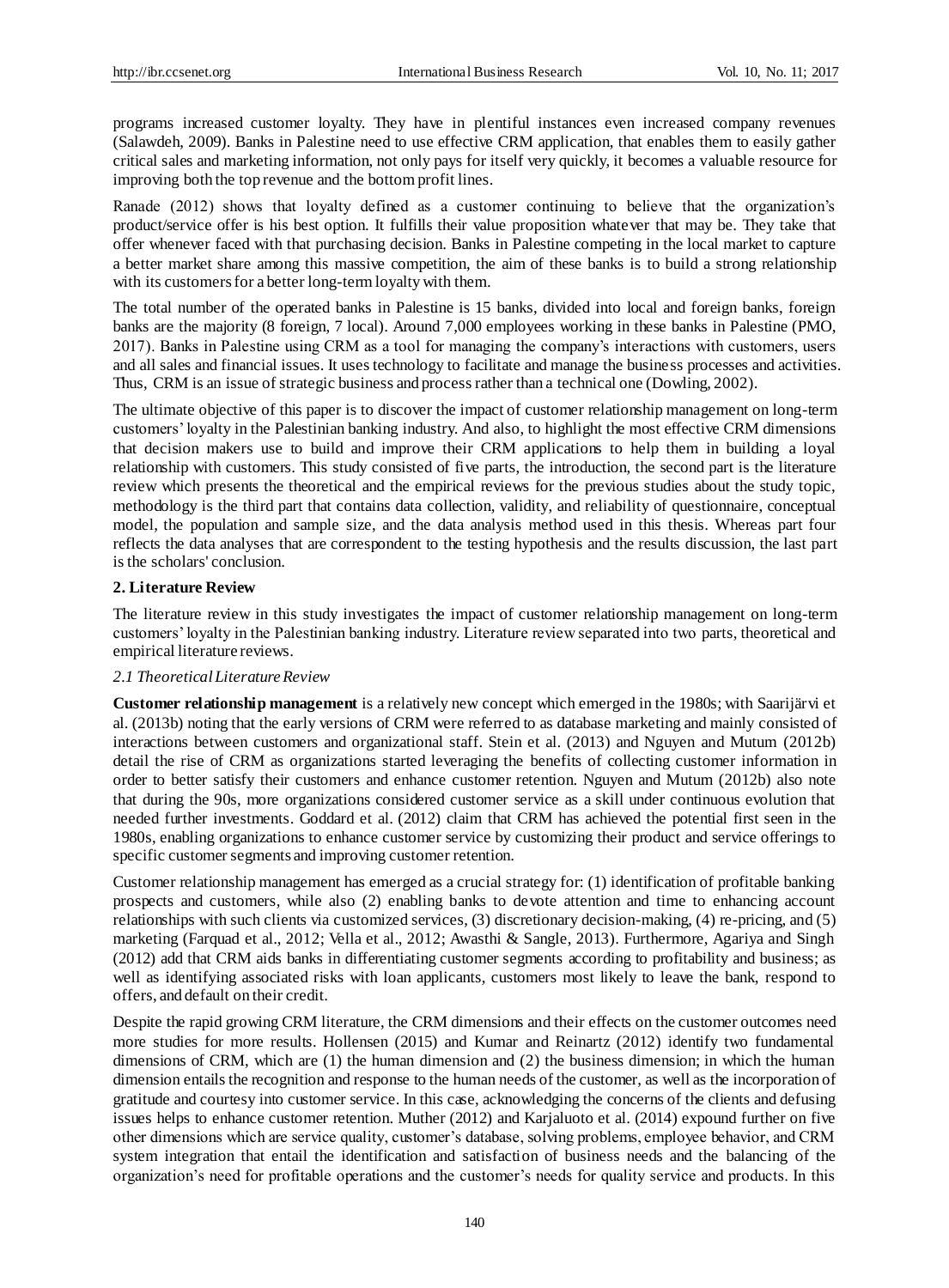paper, the scholars' focuses on five key CRM dimensions that other researchers found in many industries that these dimensions significantly enhance customers' loyalty, service quality, customer's database, solving customer's problems, employees' behavior and CRM system integration.

**Customers' loyalty** refers to an organization's success in creating and maintaining a long-term relationship with clients (Lawfer, 2014; Evanschitzky et al., 2012). In this case, one of the most important objectives of a business is to ensure that customers engage in continued, preferably profitable, business with the organization. Further, Burke (2015), and Sachs (2013) define Long-term Customer Loyalty as a relationship in which customers provide repeat business to one organization because of a certain feature in the latter's product or service despite having other options. Lowenstein (2014) provides the definition of Long-term Customers' Loyalty from the perspective of brands, stating that loyalty is the commitment by customers to repurchase a product or service and further advocate for the product through word of mouth. Martinez and Del Bosque (2013) also define of Long-term Customers' Loyalty from the perspective of repurchase behavior, but further, argue that it is the customer's high relative attitude to a specific organization or brand.

There are several dimensions of long-term customers' loyalty, including (1) effective and (2) logical commitment (Kitapci et al., 2013), (3) decreased loyalty to competitors (Lawfer, 2014; Burke, 2015; Martinez & Del Bosque, 2013), and (4) repurchase (Beneke et al., 2012; Sachs, 2013). Other dimensions of loyalty include (5) positive word of mouth (Lowenstein, 2014) and (6) purchase of other services or products from the organization (Evanschitzky et al., 2012).

### *2.2 Empirical Literature Review*

In this section, the scholars' in this research will discuss the empirical reviews for CRM and long-term customer's loyalty.

### **Customer Relationship Management**

Meadows and Dibb (2012), noting that the implementation of CRM can be problematic despite its widespread use in the management of client data, set out to investigate progress in the adoption of customer relationship management across different sectors in the services industry. The researchers used a CRM framework to explore the implementation progress of CRM with regard to the company, the staff, clients, and available CRM-enabling technology. The thesis determined several important variations in CRM implementation in different sectors, finding that CRM was particularly present in the banking sector.

Saarijärvi et al. (2013a) also set out to investigate the current status of customer relationships management in the service industry, in this case with regard to CRM's role in empowering customers and organizations. Noting the lack of adequate investigation of this issue in current literature, the researchers, however, argue for the need to shift CRM's focus towards the empowerment of clients and away from the over-focus on empowering the organization. Thus, this thesis shows that data collected through CRM should be used for the client' benefit specifically to deepen and lengthen the relationship.

Nguyen and Mutum (2012a), on the other hand, sought to characterize the advances, successes, pitfalls, and futures of customer relationships management. According to their findings, there is a significant risk that the customer's trust perceptions could be depleted if they perceive that the CRM offerings by the organization are merely exploiting the hem as customers. As a result, CRM should be implemented and practiced in a manner that benefits the customer as well as the organization by incorporating issues of trust, honesty, and fairness.

## **Long-term Customers' Loyalty**

Due to the importance of customer loyalty to organizational performance and sustainability, there is a broad selection of literature about this concept and its relationship with various constructs of customer gratification and CRM. Pan et al. (2012) conducted an empirical investigation on the antecedents and predictors of customer loyalty and hypothesized that trust, which is a potential outcome of customer satisfaction, had a stronger effect size as a determinant of long-term loyalty. The findings show that product performance in terms of quality and gratification had a smaller effect size on Long-term Customers' Loyalty compared to trust and relationship quality.

Amin et al. (2012) examined the factors that contribute to customer loyalty in the service industry by administering a questionnaire survey to university students. From the findings, a positive relationship emerged between customer loyalty on one side and perceived service quality, corporate image, trust, and switching cost on the other. The results also implied that service quality perceptions by the customer entailed the most significant determinant of customer loyalty, particularly in long-term relationships.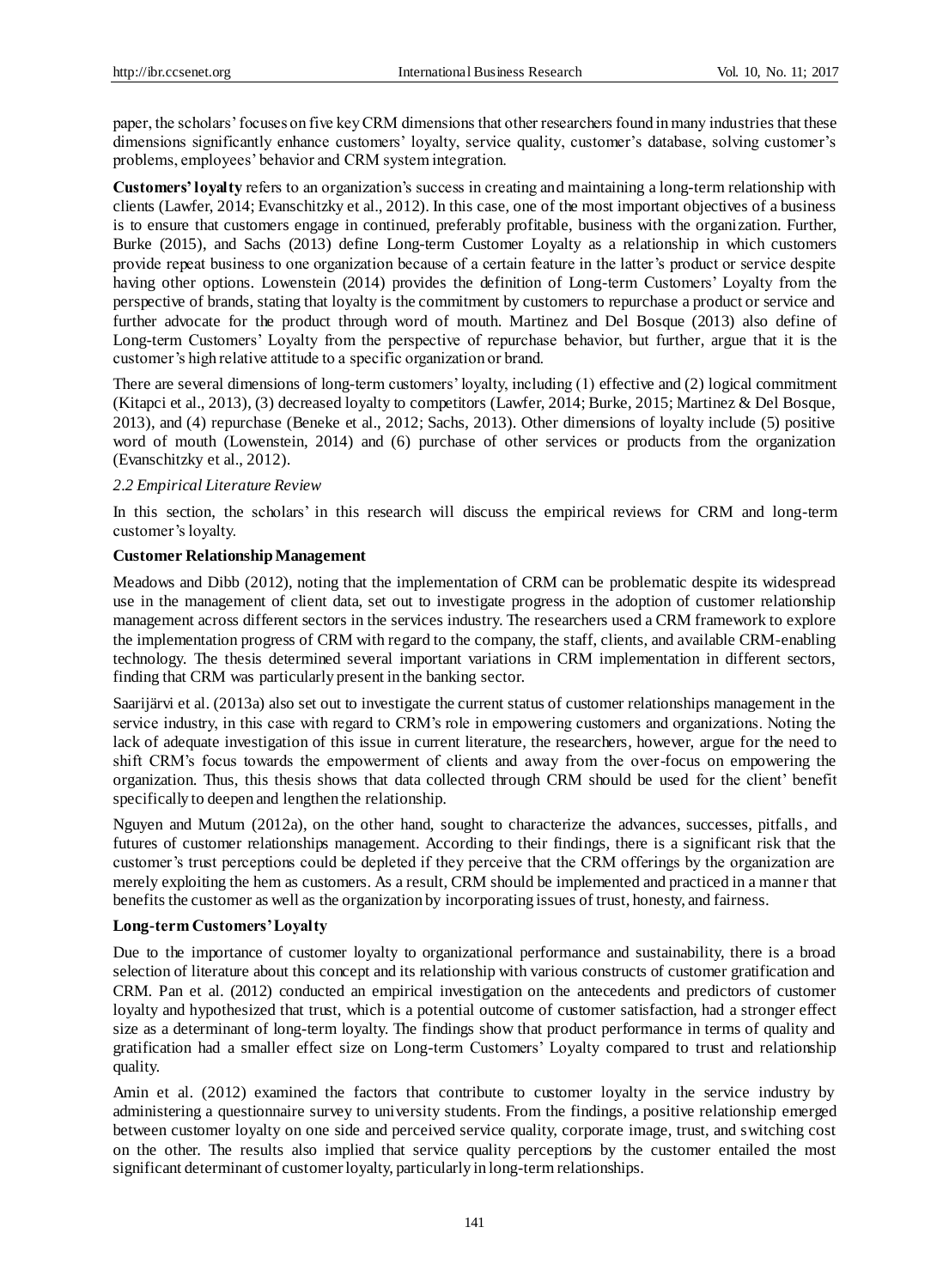Hassan et al. (2012) empirically measured customer loyalty among clients of Islamic banking, with the aim of determining their long-term commitment. Using data from questionnaire surveys administered to 125 customers from 20 Islamic banking financial institutions, the authors found that switching costs, customer satisfaction, customer perception, trust, and success philosophy had the significant influence on Islamic banking-customer loyalty. These findings indicate that financial institutions offering Islamic banking services should improve service quality, as well as create more awareness about the quality of these services, to enhance the loyalty of their customers.

# **3. Hypotheses**

The First Null Hypothesis: There is no significant relationship between CRM and Long-term Customers' Loyalty in the Palestinian Banking Industry.

The First Alternative Hypothesis: There is a significant relationship between CRM and Long-term Customers' Loyalty in the Palestinian Banking Industry.

The Second Null Hypothesis: There is no significant impact of CRM dimensions on Long-term Customers' Loyalty in the Palestinian Banking Industry.

The Second Alternative Hypothesis: There is a significant impact of CRM dimensions on Long-term Customers' Loyalty in the Palestinian Banking Industry**.**

# **4. Methodology**

# *4.1 Data Collection and Reliability*

The scholars' used the primary data in this paper. The survey questionnaire is used to gather data from bankers in the operated banks in Palestine. This questionnaire consisted of three sections, section one is CRM which is developed by Hashem et al (2012), in this section it has five sub-sections, 1) service quality is structured into 13 items, 2) customer's database has 7 items, 3) employee's behavior 6 items, 4) solving customer's problem 12 items and 5) CRM system integration has 7 items. Section 2 is long-term customers' loyalty developed by Harsandaldeep Kaur and Harmeen Soch (2012) which has 11 items and the last part consisted of general and demographic information about the respondents which has seven variables, the overall items in the first three sections is 56. It is a five Likert scale questionnaire except for the third section from 5= Strongly Agree, 1= Strongly Disagree.

Reliability in this paper is calculated by using Cronbach's Alpha equations. It was (0.951) for the first dimension (CRM), (0.842) for the second dimension (Long-term Customer's Loyalty), in and the total of the questionnaire effectiveness was (0.897).

## *4.2 Population and Sample size*

Banks in Palestine employ more than 7,000 persons. The population of this paper is limited to the employees of the local and foreign banks in North West Bank (around 1,960 employees). The scholars' used Krejcie and Morgan (1970) equation to determine the sample size, so the minimum number of sample size is 322 bankers in the operated banks in Palestine. The scholars' used a simple random sample that is suitable for the study objectives.

## *4.3 Conceptual Model*

The overall objective of this paper is to find out the impact of CRM dimensions on long-term customers' loyalty in the Palestinian Banking Industry. Banks must improve its relationship with customers which help them to deliver services and products beyond customer expectations in order to retain their existing customers (Winer, 2001). The conceptual framework for this paper is developed on this framework which is the effective CRM dimensions is a key ingredient for long-term customers' loyalty. Table 1 shows the study variables and its related indicators. Therefore, the scholars' in this paper set the conceptual framework to guide this study as the follows in figure 1.

Table 1. Study Variables and its related indicators

| <b>Variables</b>                       | Type        | <b>Related indicators</b> |
|----------------------------------------|-------------|---------------------------|
| CRM (Customer Relationship Management) | Independent | Solving problems          |
|                                        |             | Customers DB              |
|                                        |             | Service quality           |
|                                        |             | Employee behavior         |
|                                        |             | CRM system integration    |
| Long-term customers' loyalty           | Dependent   |                           |

# Source: Researchers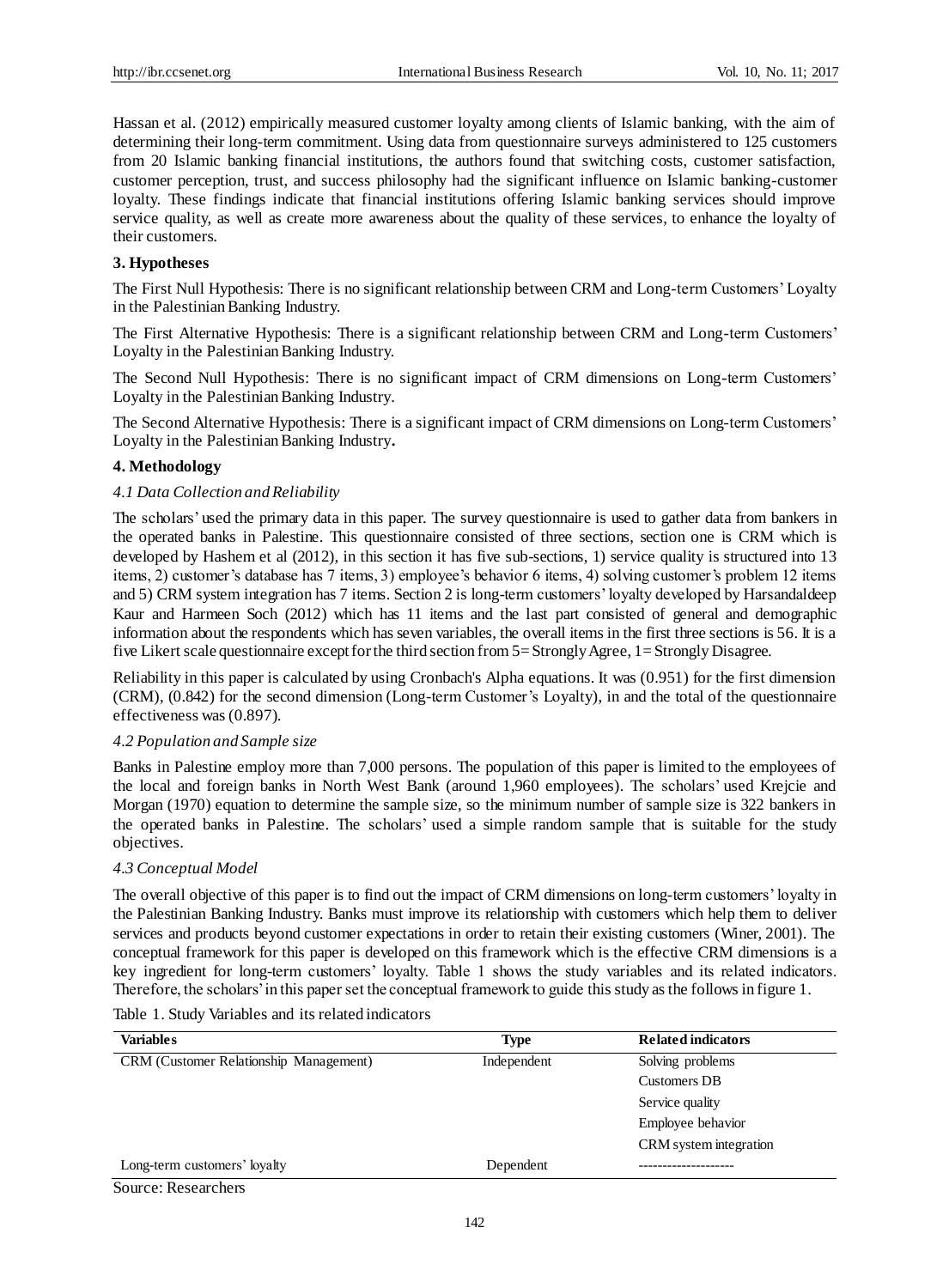

Figure 1. Conceptual Model

## **5. Data Analysis**

### *5.1 Testing Hypotheses*

The data were analyzed by using the statistical package for Social Sciences (SPSS) version 23. The data were checked for entry errors. The relationship between variables was analyzed by the using Pearson correlation, multilinear regression to test the significant impact of CRM dimensions on long-term customers loyalty.

H0-1: There is no significant relationship between CRM and Long-term Customers' Loyalty in the Palestinian Banking Industry

Ha-1: There is a significant relationship between CRM and Long-term Customers' Loyalty in the Palestinian Banking Industry

| <b>Dimensions</b>                 |             | 2           | 3           |           |           | <sup>0</sup> |  |
|-----------------------------------|-------------|-------------|-------------|-----------|-----------|--------------|--|
| <b>Service Quality</b>            |             |             |             |           |           |              |  |
| <b>Customers Database</b>         | $.683^{**}$ |             |             |           |           |              |  |
| <b>Employees Behavior</b>         | $.520**$    | $.541$ **   |             |           |           |              |  |
| <b>Solving Customers Problems</b> | $.725$ **   | $.622$ **   | $.625***$   |           |           |              |  |
| <b>CRM</b> System Integration     | $.481$ **   | $.539^{**}$ | $.358***$   | $.649**$  |           |              |  |
| <b>CRM</b>                        | $.873***$   | $.819***$   | $.734^{**}$ | $.901**$  | $.723$ ** |              |  |
| Long-term Customers' Loyalty      | $.327**$    | $.292**$    | $.253$ **   | $.415***$ | $.577***$ | $.451$ **    |  |

Table 2. Correlation coefficients among CRM and Long-term Customers' Loyalty variables

\*\*. Correlation is significant at the 0.01 level

Source: Researcher

The size of the value of the correlation coefficient was decided, for indicating the relationship strength between two variables. According to Cohen's standard (1962), the guidelines for assessing the relationship are showing in Table 3.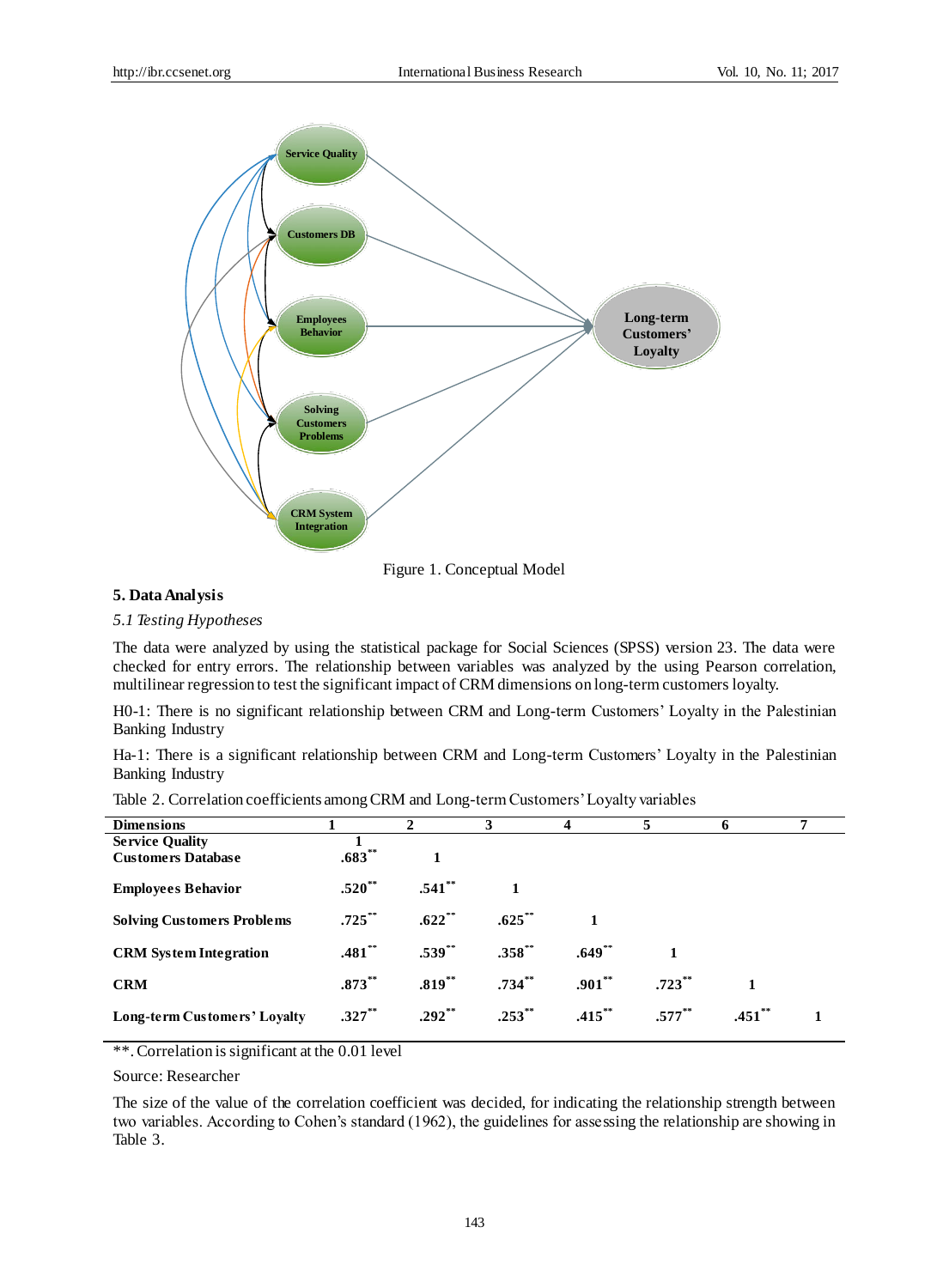Table 3. The guidelines for assessing the relationship

| <b>Strength</b> | Value                   |
|-----------------|-------------------------|
| Small           | $0.10 \text{ to } 0.29$ |
| Medium          | $0.30$ to $0.49$        |
| Large           | $0.50 \text{ to } 1.0$  |

## Source: (Cohen, 1988)

As shown in table 2, the relationships between all independent and dependent variables are seen positive. Here the scholars' can see that, 1) In Palestine banking industry, Service Quality significantly related to CRM. Although the Solving Customers Problems could offer more attractive terms, the consumers in Palestine do not tend to switch their banks; 2) CRM System Integration is a better predictor than Employees Behavior of Long-term Customers' Loyalty, as its higher correlation of 0.577 than 0.292.

Based on the scale in the above table 3, the scholars' can conclude from Table 2 that: Service Quality hasn't the strongest relationship with the formation of Long-term Customers' Loyalty, less than the role of CRM System Integration; oppositely, the Employees Behavior has minor impact on the loyalty, less than the influence of Service Quality.

H0-2: There is no significant impact of CRM dimensions on Long-term Customers' Loyalty in the Palestinian Banking Industry

Ha-2: There is a significant impact of CRM dimensions on Long-term Customers' Loyalty in the Palestinian Banking Industry

| Table 4. R-square and ANOVA for econometrics model |  |
|----------------------------------------------------|--|
|----------------------------------------------------|--|

| Model      | Sum of<br>Squares | df  | Mean<br>Square |        | Sig.              | ĸ              | R Square | Adjusted R<br>Square |
|------------|-------------------|-----|----------------|--------|-------------------|----------------|----------|----------------------|
| Regression | 14.506            |     | 2.901          | 26.020 | .000 <sup>b</sup> |                |          |                      |
| Residual   | 5.610             | 223 | .111           |        |                   | $.694^{\rm a}$ | 482      | .463                 |
| Total      | 30.115            | 228 |                |        |                   |                |          |                      |

a. Dependent Variable: Long-term Customers Loyalty

Source: Researchers

The scholars' results from table 4, using ANOVA, it also shows a significant value of 26.02 for the F distribution with 5 and 223 df. The F-test can be taken as a measure of overall model significance of the estimated regression, indicates that the p-value is less than 0.05, which implies that a significant relationship exists between the selected variables in this model in other words "Indicates that the combination of these variables significantly predicts the dependent variable", also as  $R^2 = 0.482$  which means the independents variables explain 48.2% from the variation of dependent variable "long-term customers' loyalty", also Multiple correlation coefficients "r=0.694" shows positive and strong linear relationship between dependent variable "Long-term Customers Loyalty" and the predictors.

Table 5. The OLS summary statistics of the null hypothesis

|                                   |         | Unstandardized Coefficients | Standardized<br>Coefficients |         |      |
|-----------------------------------|---------|-----------------------------|------------------------------|---------|------|
| Model                             |         | Std. Error                  | Beta                         |         | Sig. |
| (Constant)                        | $-.246$ | .543                        |                              | $-.454$ | .650 |
| <b>Service Quality</b>            | .048    | .071                        | .042                         | .680    | .497 |
| <b>Customers Database</b>         | .075    | .119                        | .058                         | .635    | .526 |
| <b>Employees Behavior</b>         | .274    | .105                        | .251                         | 2.610   | .010 |
| <b>Solving Customers Problems</b> | .006    | .122                        | .005                         | .053    | .958 |
| <b>CRM</b> System Integration     | .618    | .058                        | .650                         | 10.618  | .000 |

Source: Researchers

Multiple regression analysis was used to test if CRM dimensions significantly predicted Long-term Customers' Loyalty. The results of the regression indicated the two predictors (Employees Behavior and CRM System Integration) explained 48.2% of the variance  $(R \ge 0.482, F (5,223) = 26.02, P < 0.05)$ . It was found that Employees Behavior significantly predicted Long-term Customer Loyalty ( $\beta = .274 = , p = 0.01$ ), as did CRM System Integration ( $\text{B} = .618 = , \text{p} = 0.000$ ).

The econometric model equation:

Long-term Customers' loyalty = 0.274 Employee's Behavior+ 0.618 CRM System Integration.

The interpretations of the significant independent variables: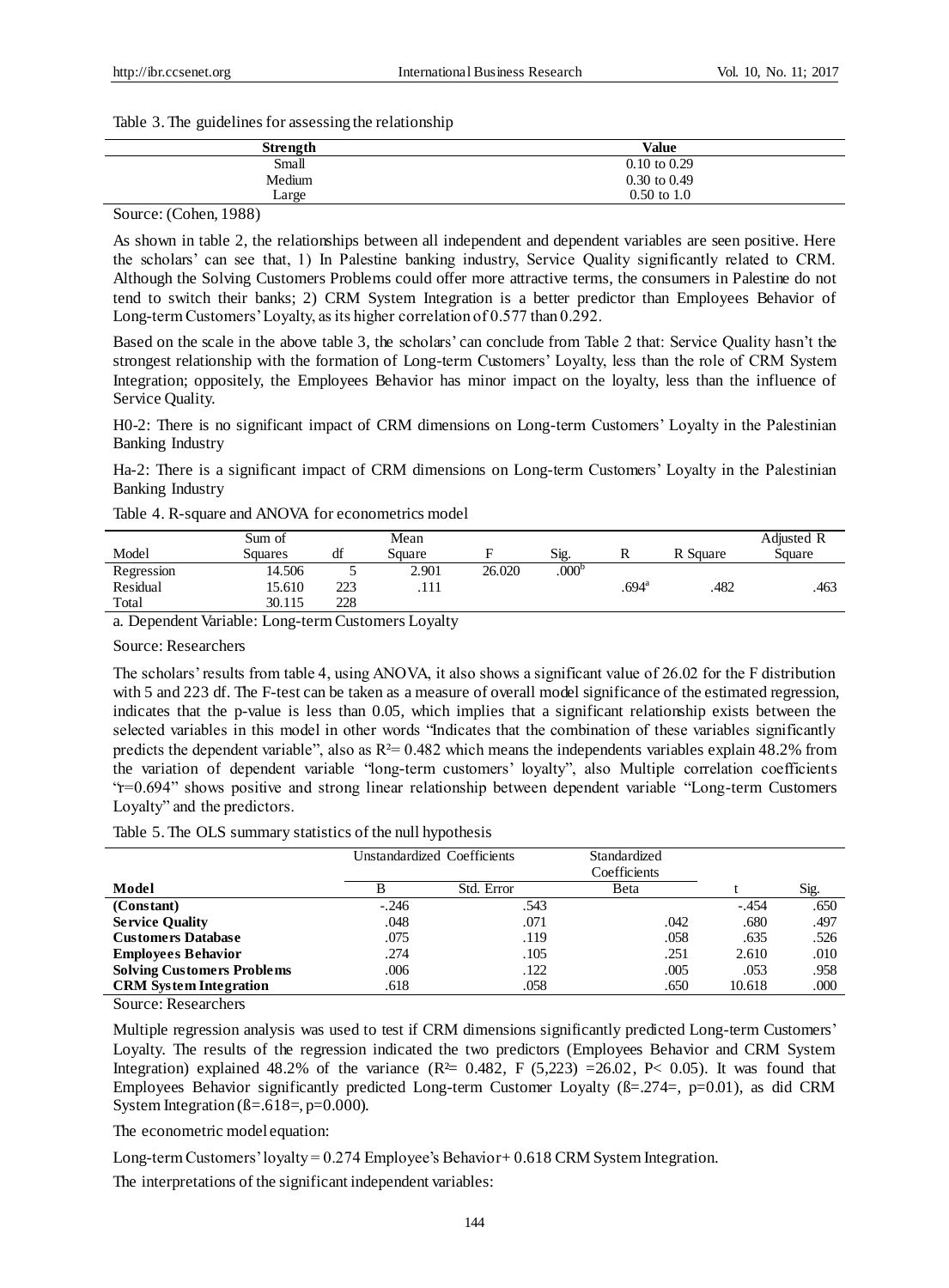- There is a direct impact on employee's behavior and long-term customers' loyalty, and an increasing employee's behavior by 10 units may increase the long-term customers' loyalty by 2.74 units.
- There is a direct impact on CRM system integrations and long-term customers' loyalty, and increasing CRM system integrations by 10 units may increase the long-term customers' loyalty by 6.18 units.
- But there is no impact that means no impact for these predictor variables (service quality, customers' database, solving customer's problems) on the long-term customers' loyalty.

### *5.2 Discussion*

The First Hypothesis contended that there is a positive relationship between CRM and Long-term customers' loyalty in the Palestinian banking industry. The scholars' concluded that service quality in-Palestine banking industry plays a significant role in CRM. Solving customer's problems is a significant term which is an indicator for the banks that their customers will not switch to other banks. They also concluded that service quality hasn't the strongest relationship with the formation of long-term customers' loyalty, oppositely, the employee's behavior has a minor relationship with loyalty, less than the influence of service quality.

According to the results, there is a significant impact exists between the selected variables in this model in other words "Indicates that the combination of these variables significantly predicts the dependent variable",  $R \approx 0.482$ which means the independents variables explain 48.2% from the variation of dependent variable "long-term customers' loyalty", "r=0.694" shows a positive and strong linear relationship between dependent variable "long-term customers' loyalty" and the predictors (CRM dimensions).

The scholars' results show that only "Employees Behavior" and "CRM System Integration" are significantly contributing in the regression equation. Long et al. (2013) also investigated the influence of various factors of customer relationship management on customers' loyalty. The elements of customer relationship management identified in their thesis were interaction management, customer service quality, employee behavior, and relationship development. From the findings, the scholars' concluded that employee's behavior was the most important construct of customer relationship management in the service industry, and that employee behavior had a significant correlation to customers' loyalty. Employees behavior according to the scholars' point of view will affect the other CRM dimensions, the behavior will affect the other four dimensions and how employees interact with them, if customers were happy to deal with employees, then employees will extract the right information about them that will enrich the customer's database which will be used to enhance the CRM system integration to provide better services that meet their needs, once banks achieve this milestone they will achieve the goal to gain more loyalty from customers.

#### **6. Conclusion and Recommendations**

The results of this paper showed positive and strong linear relationship between dependent variable "long-term customers' loyalty" and the CRM dimensions, CRM system integration is positively direct effect on long-term customers' loyalty. The paper also determined that there is a direct impact on employee's behavior and long-term customers' loyalty.

The scholars' noted from the results of this paper that bankers need to investigate why male employees more effective in service quality than females in their banks, is that related to that male employees have more attention and training than female employees? .In addition, Scholars' recommended that local banks need to improve their capabilities to enhance the level of service quality and employee's behavior and to update their customer's database with the recent technologies, in order to serve and provide customers with required services through gathering the accurate information about them by building a strong relationship between the banks and customers.

## **References**

- Agariya, A. K., & Singh, D. (2012). crm scale development & validation in Indian banking sector. *Journal of Internet banking and Commerce, 17*(1), 1-21.
- Amin, S. M., Ahmad, U. N. U., & Hui, L. S. (2012). Factors contributing to customer loyalty towards telecommunication service provider. *Procedia-Social and Behavioral Sciences, 40,* 282-286. https://doi.org/10.1016/j.sbspro.2012.03.192

Authority, PMO (n.d.). The Palestine... Retrieved August 07, 2017, from http://www.pma.ps/

Awasthi, P., & S. Sangle, P. (2013). The importance of value and context for mobile CRM services in banking. *Business Process Management Journal, 19*(6), 864-891. https://doi.org/10.1108/BPMJ-06-2012-0067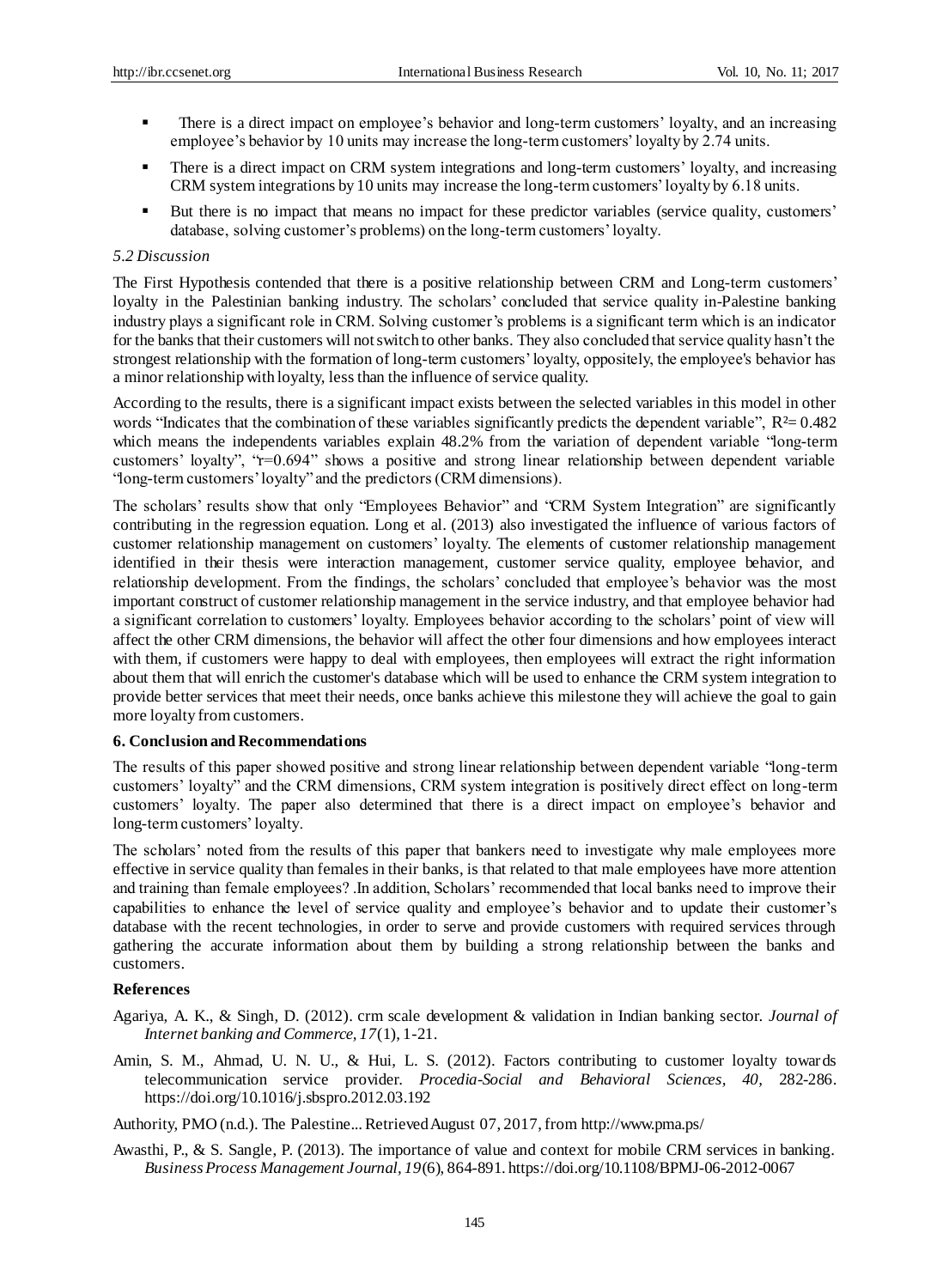- Beneke, J., Hayworth, C., Hobson, R., & Mia, Z. (2012). Examining the effect of retail service quality dimensions on customer satisfaction and loyalty: The case of the supermarket shopper. *Acta Commercii, 12*(1), 27-43. https://doi.org/10.4102/ac.v12i1.129
- Burke, J. (2015). Relationship Aspect Marketing: Building Customer Loyalty in the Internet Age. Aberdeen: Silver Lake Pub.
- Cohen, J. (1962). The statistical power of abnormal-social psychological research: A review. *Journal of Abnormal and Social Psychology, 65*(3), 145-153. https://doi.org/10.1037/h0045186
- Dowling, G. (2002). Customer Relationship Management: In B2C Markets, Often Less Is More. *California Management Review, 44*(3), 121-137. https://doi.org/10.2307/41166134
- Evanschitzky, H., Ramaseshan, B., Woisetschläger, D. M., Richelsen, V., Blut, M., & Backhaus, C. (2012). Consequences of customer loyalty to the loyalty program and to the company. *Journal of the Academy of Marketing Science, 40*(5), 625-638. https://doi.org/10.1007/s11747-011-0272-3
- Farquad, M. A. H., Ravi, V., & Raju, S. B. (2012). Analytical CRM in banking and finance using SVM: a modified active learning-based rule extraction approach. *International Journal of Electronic Customer Relationship Management, 6*(1), 48-73. https://doi.org/10.1504/IJECRM.2012.046470
- Goddard, M. G. J., Raab, G., Ajami, R. A., & Gargeya, V. B. (2012). Customer relationship management: a global perspective. Farnham: Gower Publishing, Ltd.
- Hashem, T. N. (2012). The Impact of Customer Relationship Marketing On Customers Satisfaction for the Banking Industry in Jordan. *International Journal of Management Cases, 14*(4), 142-153. https://doi.org/10.5848/APBJ.2012.00093
- Hassan, M. T., Ahmed, B., Ahmed, S., Habib, U., Riaz, S., Maqbool, N., & Anwar, A. (2012). Measuring customers loyalty of Islamic banking in Bahawalpur region. *International Journal of Learning and Development, 2*(2), 101-111. https://doi.org/10.5296/ijld.v2i2.1593
- Hollensen, S. (2015). Marketing management: A relationship approach. Upper Saddle River: Pearson Education
- Karjaluoto, H., Töllinen, A., Pirttiniemi, J., & Jayawardhena, C. (2014). Intention to use mobile customer relationship management systems. *Industrial Management & Data Systems, 114*(6), 966-978. https://doi.org/10.1108/IMDS-11-2013-0480
- Kaur, H., & Soch, H. (2012, October). Validating Antecedents of Customer Loyalty for Indian Cell Phone Users. Retrieved August 01, 2017, from http://www.vikalpa.com/
- Kitapci, O., Taylan Dortyol, I., Yaman, Z., & Gulmez, M. (2013). The paths from service quality dimensions to customer loyalty: An application on supermarket customers. *Management Research Review, 36*(3), 239-255. https://doi.org/10.1108/01409171311306391
- Krejcie, R. V., &Morgan, D. W. (1970).Determining Sample Size for Research Activities. *Educational and Psychological Measurement. #30,* 607-610 (Sample Size). https://doi.org/10.1177/001316447003000308
- Kumar, V., & Reinartz, W. (2012). Customer relationship management: Concept, strategy, and tools. Berlin: Springer Science & Business Media. https://doi.org/10.1007/978-3-642-20110-3
- Lawfer, M. R. (2014). Why customers come back: How to create lasting customer loyalty. Franklin Lakes, NJ: Career Press.
- Long, C. S., Khalafinezhad, R., Ismail, W. K., & Rasid, S. Z. (2013). Impact of CRM Factors on Customer Satisfaction and Loyalty. *Asian Social Science, 9*(10). https://doi.org/10.5539/ass.v9n10p247
- Lowenstein, M. W. (2014). The customer loyalty pyramid. Westport, Conn: Quorum
- Mart ínez, P., & Del Bosque, I. R. (2013). CSR and customer loyalty: The roles of trust, customer identification with the company and satisfaction. *International Journal of Hospitality Management, 35,* 89-99. https://doi.org/10.1016/j.ijhm.2013.05.009
- Meadows, M., & Dibb, S. (2012). Progress in customer relationship management adoption: a cross-sector thesis. *Journal of Strategic Marketing, 20*(4), 323-344. https://doi.org/10.1080/0965254X.2012.671337
- Mosallem, L. (n.d.). Banking sector role in the SMEs development in Palestine. Retrieved October 10, 2017, from http://www.abp.ps/
- Muther, A. (2012). Customer relationship management: Electronic customer care in the new economy. Berlin: